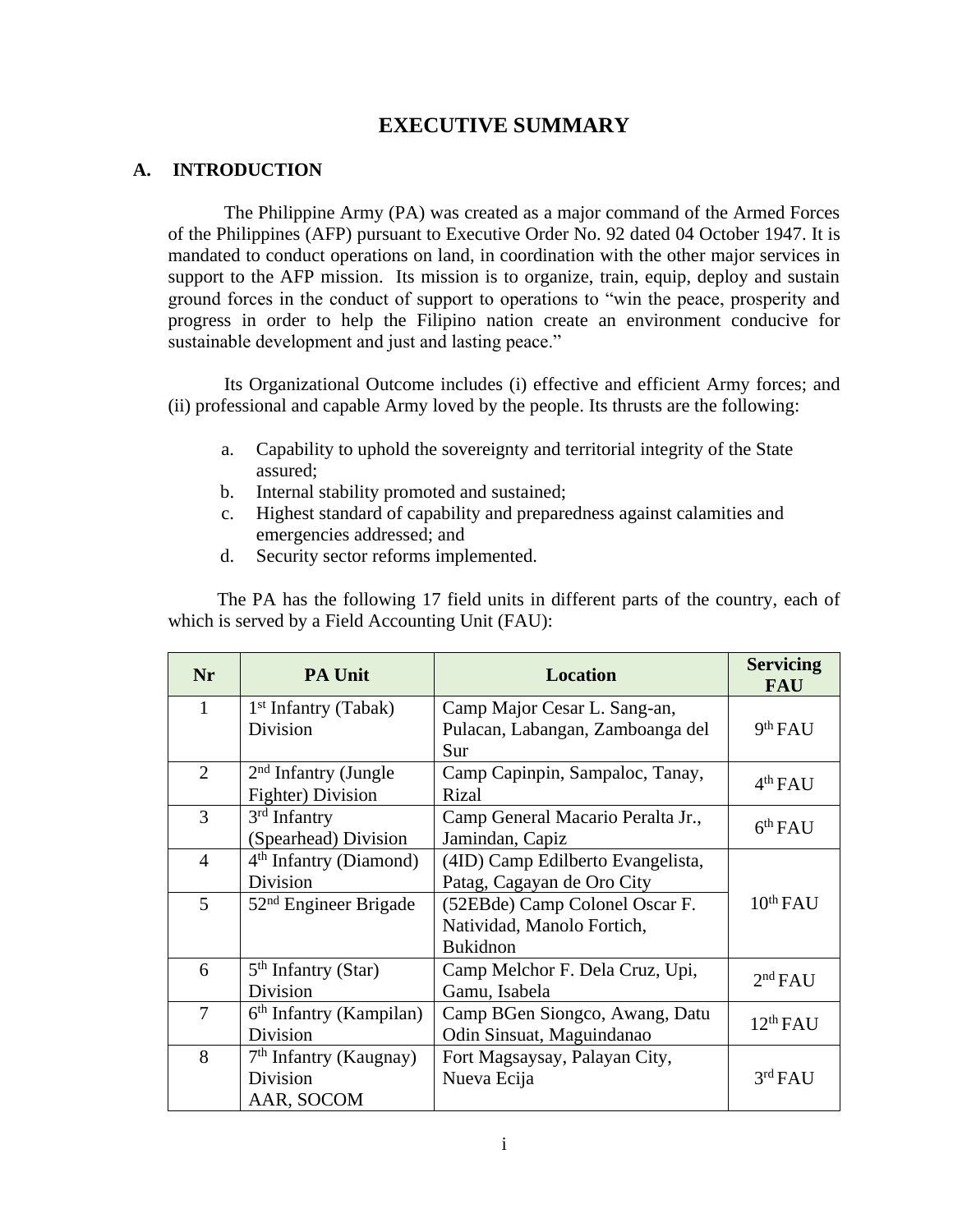| <b>Nr</b> | <b>PA Unit</b>                    | <b>Location</b>                   | <b>Servicing</b><br><b>FAU</b> |
|-----------|-----------------------------------|-----------------------------------|--------------------------------|
| 9         | 8 <sup>th</sup> Infantry (Storm   | Camp Lukban, Maulong,             | 8 <sup>th</sup> FAU            |
|           | Trooper) Division                 | Catbalogan City, Samar            |                                |
| 10        | $9th$ Infantry (Spear)            | Camp Weene Martillana, Pili,      | 5 <sup>th</sup> FAU            |
|           | Division                          | <b>Camarines Sur</b>              |                                |
| 11        | $10th$ Infantry (Agila)           | Camp General Manuel T. Yan,       |                                |
|           | <b>Division</b>                   | Brgy. Tuboran, Mawab, Davao de    | $11th$ FAU                     |
|           |                                   | Oro                               |                                |
| 12        | $11th$ Infantry (Alakdan)         | Busbus, Jolo, Sulu                | 9th FAU                        |
|           | Division                          |                                   |                                |
| 13        | Mechanized Infantry               | Camp O'Donnell, Capas, Tarlac     | 1 <sup>st</sup> FAU            |
|           | Division & TRADOC                 |                                   |                                |
| 14        | $51st$ Engineer Brigade           | Camp Rigoberto J. Atienza, Libis, | 14 <sup>th</sup> FAU           |
|           |                                   | Quezon City                       |                                |
| 15        | $53rd$ Engineer Brigade           | Camp Lapu-lapu, Cebu City         | 7 <sup>th</sup> FAU            |
|           |                                   |                                   |                                |
| 16        | 54 <sup>th</sup> Engineer Brigade | Camp Gen Arturo T Enrile,         |                                |
|           |                                   | Malagutay, Zamboanga City         | 16 <sup>th</sup> FAU           |
| 17        | 55 <sup>th</sup> Engineer Brigade | Balo-i, Lanao del Norte           |                                |

Under the present organizational set up, the PA is headed by Lieutenant General Gilbert I Gapay, Commanding General. He assumed office on 05 December 2019 after the retirement from service of Lieutenant General Macairog S Alberto. He is assisted by Vice Commander, MGen Reynaldo M Aquino<sup>1</sup> and Chief of Staff, BGen Rowen S Tolentino<sup>2</sup> and 16 equivalent technical staff.

For CY 2019, the Command has a total strength of 102,643 consisting of 7,289 officers and 93,369 enlisted personnel. Its work force is supplemented by 1,349 regular civilian employees, 34 co-terminus with the incumbent, 381 job orders and 221 retainers.

## **MAJOR ACCOMPLISHMENTS**

The Philippine Army remains committed in performing its task in its journey to be a world-class Army. For 2019, the Command constantly realized significant achievements in operations despite the challenges of the changing operational environment. The Army has enhanced capabilities through purposive organizational developments and consistently provided support to ground units placed under the operational control of the Unified Commands. These accomplishments are discernible in the **Develop**, **Organize**, **Train**, **Equip**, **Support** and **Sustain Framework**, and the **Army Transformation Roadmap**.

<sup>&</sup>lt;sup>1</sup> Assumed office on 20 June 2019

<sup>2</sup> Assumed office on 20 December 2019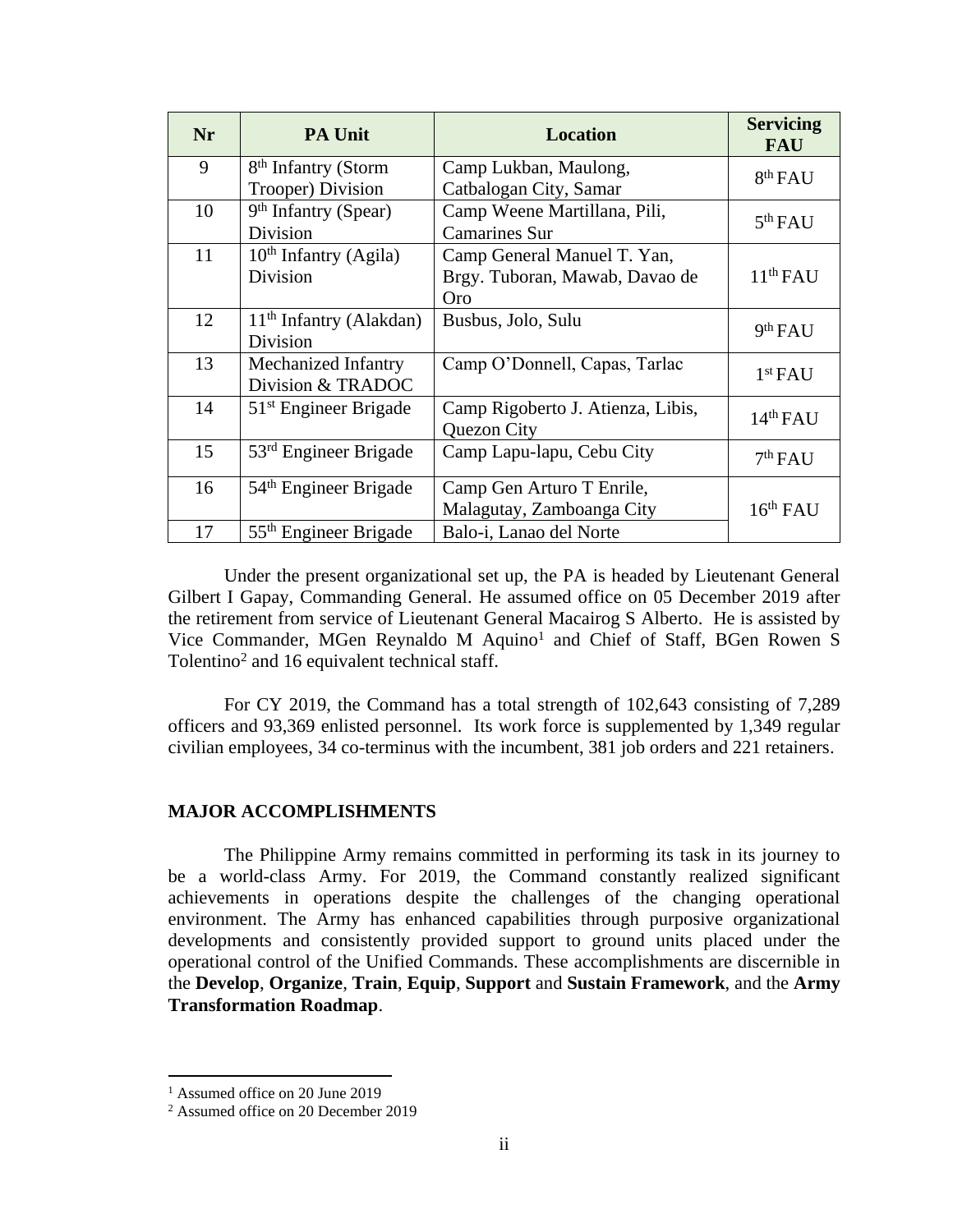## **Develop**

In sustaining the PA's Capability Development, the Command crafted the PA Medium-Term Capability Development Plan 2020-2025 that will serve as a master plan for the Army on how it will program the development of its capabilities over the next six years to achieve its vision of becoming a world-class modern Army by 2028, which is anchored on the PA Operating Concept and the Land Power Maneuver Concept. In line with this, the publication of the PA Strategic Basing Plan 2028 Manual serves as a master basing plan aligned with the PA future Force Structure and Capability Development Plan. This plan rationalizes the location of PA future bases to address current and future threats. The proposed 2nd List of the 2nd Horizon Projects consisting of 48 projects under Capability, Materiel and Technology Development and 15 projects under Bases Support System Development was also approved.

Moreover, the Command prioritized the enhancement of the Intelligence Capability of the Philippine Army to provide timely, accurate, and reliable intelligence. The goal is to have a multi-disciplined and network-integrated intelligence community that will bring about a clear picture of the operational environment for tactical units. Current expertise on Human Intelligence is, thus, complemented and significantly enhanced through its integration with emergent intelligence disciplines.

To institutionalize a comprehensive Reserve Force build-up for territorial defense and in support to nation-building, the Command also developed and maintained selected Ready Reserve Units on high level of personnel and training readiness as the Army. The PA also crafted the Reserve Force Development Program, which focuses its activities and resources in pursuing the Medium and Long-Term Development Program.

### **Organize**

As part of the enhancement of the PA capability and the overall vision of a modern Army, the Command activated the 1st Brigade Combat Team (Provisional) to provide a ready and rapid deployable force and the 11th Infantry Division (11ID) to address security threats in Sulu. The Installation Management Command (Provisional) was also activated to manage, develop, and administer installations and military reservations. The Aviation Regiment (Provisional) now provides the aviation capabilities such as aerial reconnaissance, surveillance, and target acquisition; air assault, and vertical movement of troops and equipment; and medical evacuation, and combat search and rescue.

To augment its organizational capabilities, the Philippine Army also activated the 2nd Multiple Launch Rocket System Battery (Provisional); 1st Land Based Missile System Battery (Provisional); 2nd Air Defense Artillery Battery (Provisional); 14th CMO Battalion; 906th Community Defense Center; and Scout Ranger Company (Provisional), FSRR.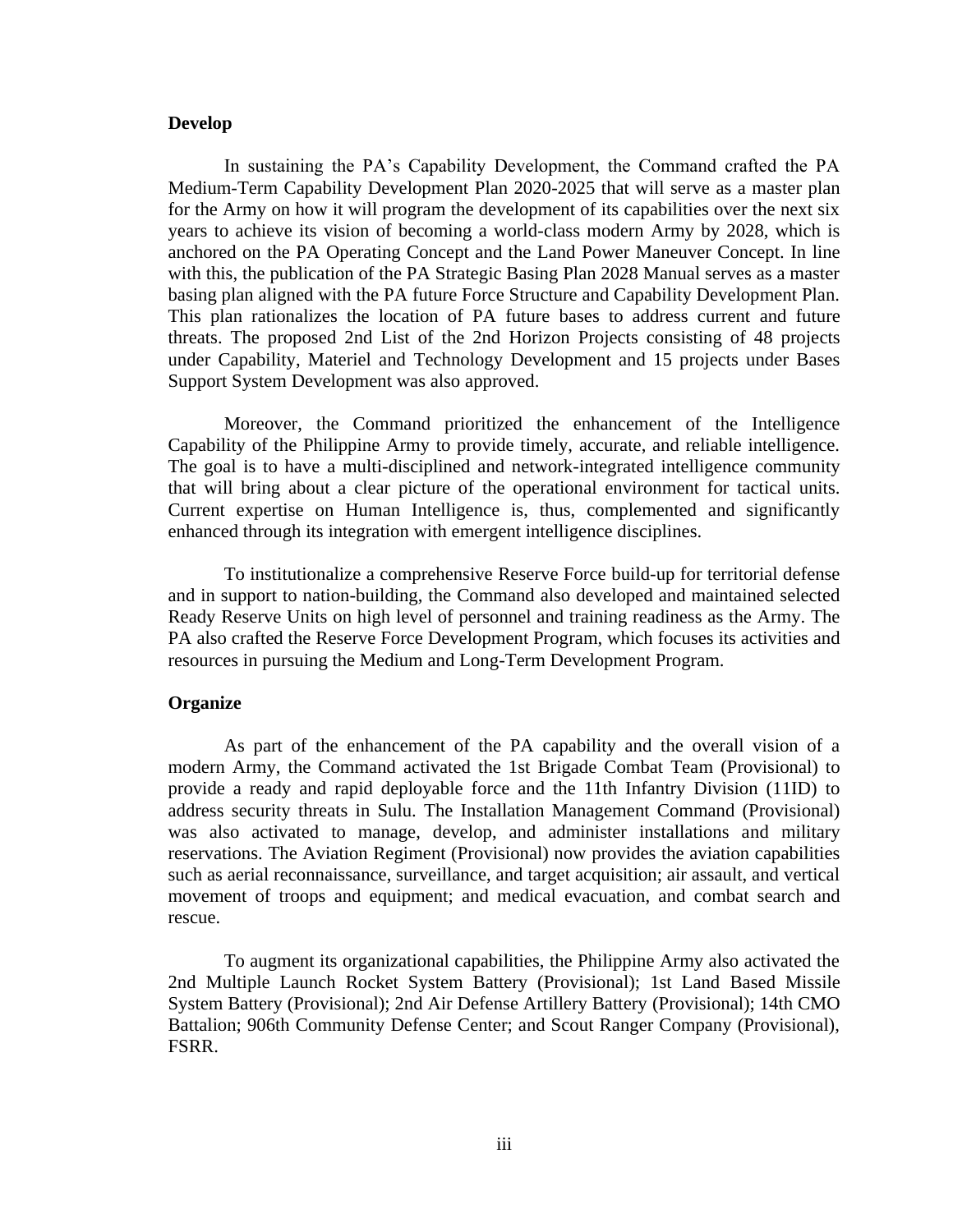To enhance sniper capability in support to infantry operations, the Division Sniper Company of all Infantry Divisions were activated, consolidating highly-trained snipers for focused employment.

## **Train**

The Command has sustained its breakthrough goals and exhibited its commitment of providing standard and quality trainings in order to produce a competent, welleducated, highly trained, and doctrine-based Army. In this regard, the Combat Leadership Enhancement Program was conducted to capacitate Army leaders in all spectrum of operations and hone their situational awareness essential to mission accomplishment and leader development. The Community Support Program Trainers' Trainings were also conducted to enhance the capacity building in the execution of campaigns. A total of 1,686 Officers, 7,431 Enlisted Personnel (EP), and 67 Civilian Employees took up various local military and civilian courses.

## **Equip**

To continue upgrading and maintaining the key capabilities of individuals and units, the PA implemented various projects and activities under the Capability Upgrade Program (CUP). These were complemented with other acquisition, repair, and maintenance projects for mobility, firepower, and troop and organization support to enhance the readiness of PA units. In support of the PA Modernization Projects, equipment such as Force Protection Equipment and radios have been delivered for issuance to PA Major Units (PAMUs).

Moreover, the Command also issued 13,443 C4S equipment to support mission accomplishment of the PAMUs and acquired 3,200 Zimbra mailbox licenses to secure electronic mail collaboration system. Signal Mobile Maintenance and Repair Team (SMMART) were also deployed to the battalions and units of the Philippine Army for the repair of Information and Communication Technology equipment to sustain the line units.

## **Support**

In pursuit of continuous and strengthened PA operations and organization, the Command crafted four (4) Philippine Army Support Plans, prescribing sustainment and support to the Armed Forces of the Philippines's mission: PA Support Plan to AFP Contingency Plan "Lightning Spear 3" for the conduct of Security and Stability Operations in support of Bangsamoro Organic Law to defeat peace spoilers and other threat groups; PA Support Plan to FRAG-O 03-2019 to AFP Operational Directive 01- 2017 for the conduct of enhanced development support operations to defeat the Communist Terrorist Group, and Local Terrorist Groups and neutralize other armed groups; PA Support Plan to AFP-PNP Joint Campaign Plan "Kapanatagan" 2019-2022 for the conduct of joint AFP-PNP security, peace and order, and development support operations to defeat all threat groups and criminal elements; and PA Support Plan to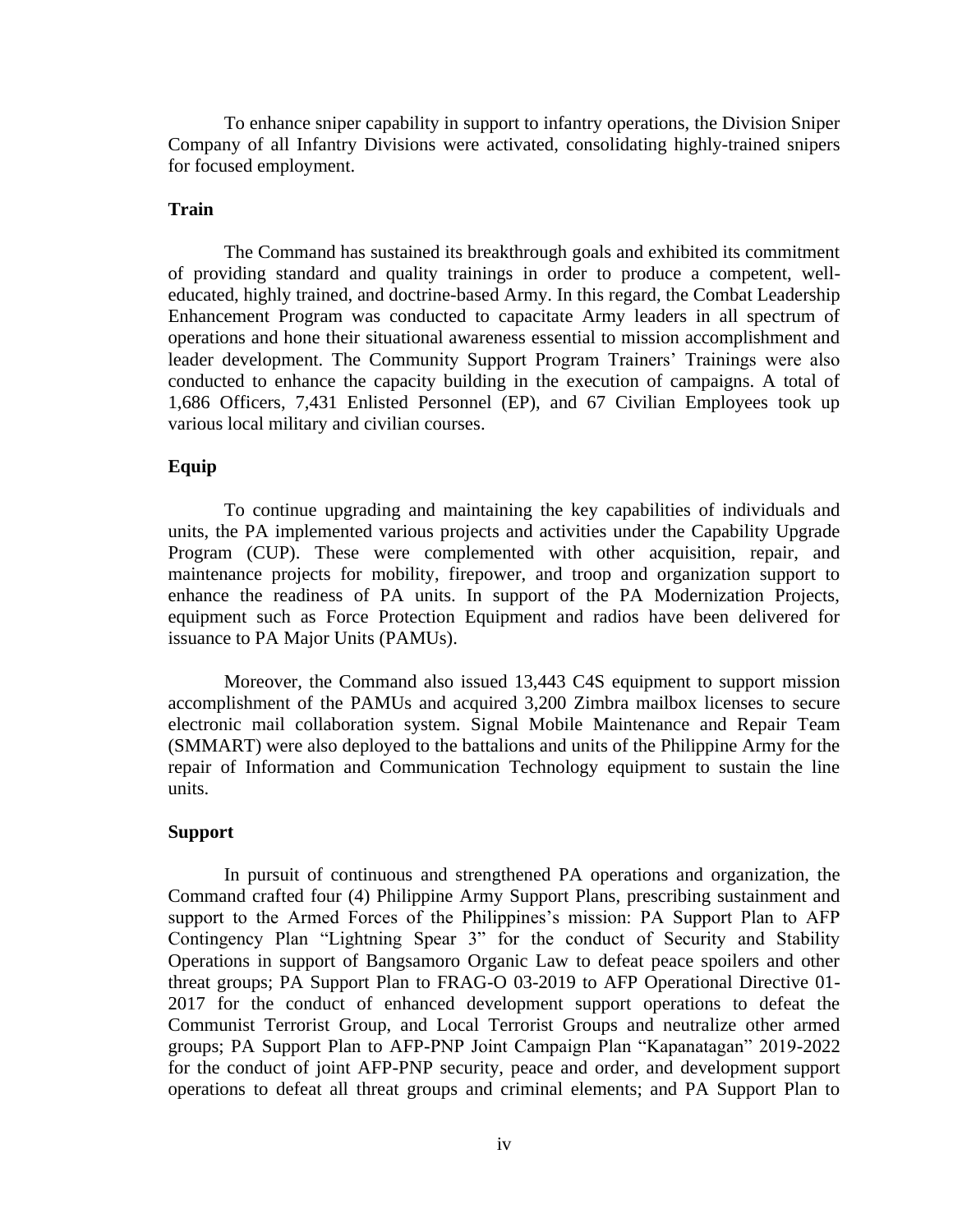FRAG-O 04-2019 to OD 01-2017, an addendum to FRAG-O 03-2019, for the conduct of Focused Military Operations, while sustaining the National Task Force to End Local Terrorist Armed Conflict.

Internal security operations were also sustained with 252,965 combat operations conducted against the CNTs resulting to 637 engagements. While 50,923 combat operations were conducted against the Abu Sayyaf Group, Lawless Terrorist Groups, and Lawless Elements resulting to 96 engagements. As an outcome, the Philippine Army gained 1,935 firearms. Overall, the operations resulted to 219 enemy fatalities, and 7,331 others captured, surrendered, or apprehended.

Moreover, the operationalization of Army Social Media Center at the strategic level and Social Media Cell at the operational and tactical levels rendered the Army capable of supporting Information Operations thru digital media operations for a wider range of target audience. As an outcome of the effective strategy in communicating the organization's capability development and mission accomplishment, the Nationwide Trust and Satisfaction of the Filipino people to the Army has remained at excellent category with +79 and +75 ratings, respectively.

### **Sustain**

In support of the PA Modernization Projects, equipment such as Force Protection Equipment and radios have been delivered for issuance to PAMUs. On the part of recruitment, a total of 278 2LTs were incorporated to the Philippine Army Officer Corps while 285 2LTs are currently undergoing training. 4,962 Candidate Soldiers with an additional 373 soldiers, through special enlistment, were also recruited.

Meanwhile, 272 General Officers were promoted, 65 Generals and Senior Officers were designated to Key positions, and 22 Senior Officers were designated to O-6 positions of primary responsibility. Also for the period, 603 regular Officers and 479 Reserve Officers were promoted to the next higher grade. In addition, a total of 12,711 EP were promoted to the next higher rank, significant of which is the promotion of 198 personnel from different PAMUs for the exceptional performance of their tasks.

#### **Army Transformation Roadmap**

In the continuous efforts of pursuing institutional transformation, 100 percent of Army units and offices are initiated and have crafted their own performance scorecard. 16 PAMUs have also attained the institutionalized status, now spearheading the transformation in their respective units. The Command was also able to demonstrate an increasing passion towards the attainment of the organization's vision.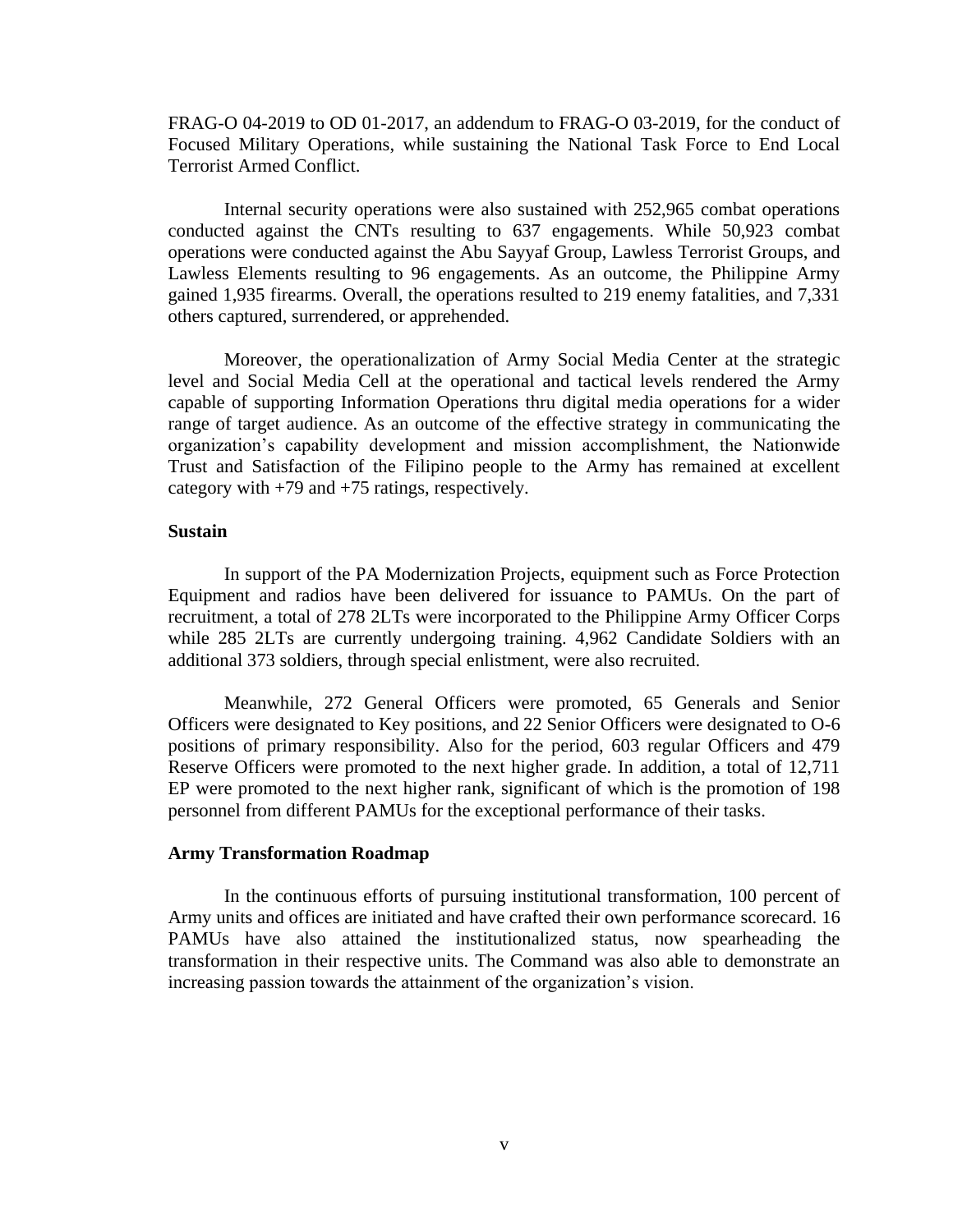## **B. OPERATIONAL HIGHLIGHTS**

The PA's accomplishments per Major Final Output in CY 2019 are shown in the following table vis-à-vis the target:

| <b>Measurement Parameters</b>                     | <b>Target</b><br>(Annual) | <b>Actual</b> | <b>Accomplishment</b><br>Rate |
|---------------------------------------------------|---------------------------|---------------|-------------------------------|
| <b>OO1.</b> Percentage of tactical units provided | 57%                       | 79%           | 139% <sup>3</sup>             |
| force employers that are in the<br>to             | (111)                     | (153)         |                               |
| prescribed readiness condition                    |                           |               |                               |
| <b>OO2.</b> Percentage of Ready Reserve units     | 40%                       | 57%           | $143\%$ <sup>4</sup>          |
| in prescribed readiness condition.                | (33RRBn)                  | (47RRBn)      |                               |
| <b>Output Indicators</b>                          |                           |               |                               |
| <b>OI1.</b> Number of tactical battalions         | 204                       | 206           | $101\%$ <sup>5</sup>          |
| maintained                                        |                           |               |                               |
| <b>OI2.</b> Number of ready reserve battalions    | 83                        | 82            | 99%6                          |
| maintained                                        |                           |               |                               |
| OI3. Percentage of operational readiness          | 81%                       | 83%           | 102% <sup>7</sup>             |
| of Tactical Battalions                            |                           |               |                               |
| OI4. Percentage of operational readiness          | 65%                       | 65.23%        | 100%                          |
| of Ready Reserve Battalions                       |                           |               |                               |
| Average percentage of effective<br>OI5.           | 90%                       | 92%           | 102%                          |
| strength of tactical units that can be            |                           |               |                               |
| mobilized within 1 hour as dictated by            |                           |               |                               |
| <b>Higher Headquarters</b>                        |                           |               |                               |

# **C. FINANCIAL HIGHLIGHTS**

The summary of appropriation, comparative sources and uses of funds, financial position, and financial performance of the Philippine Army for CYs 2019 and 2018 are presented below:

a. Summary of total appropriations, allotment received, obligations incurred and balances follows while the details are presented in **Annex A**.

|                    | Amount<br>(in Thousands) |                   |                                       |                 |
|--------------------|--------------------------|-------------------|---------------------------------------|-----------------|
| <b>Fund Source</b> | <b>Appropriations</b>    | <b>Allotments</b> | <b>Obligations</b><br><b>Incurred</b> | <b>Balances</b> |
| Regular Fund       | P 91,407,366             | P90,546,082       | P 87,380,941                          | $P$ 3,165,141   |

<sup>&</sup>lt;sup>3</sup> The high accomplishment rate is due to the completed individual/unit trainings, additional personnel and additional equipment delivered for the year.

<sup>&</sup>lt;sup>4</sup> This is primarily due to the increase in the recruited reservists and completion of programmed trainings for the year.

<sup>5</sup> This is due to the refilling of 72IB

<sup>6</sup> This is due to the current security situation in the area of Jolo, Sulu.

<sup>&</sup>lt;sup>7</sup> This is largely attributed to the equipment and personnel readiness increase wherein most of the delivered firepower and mission essential engineer equipment items were distributed to tactical battalions.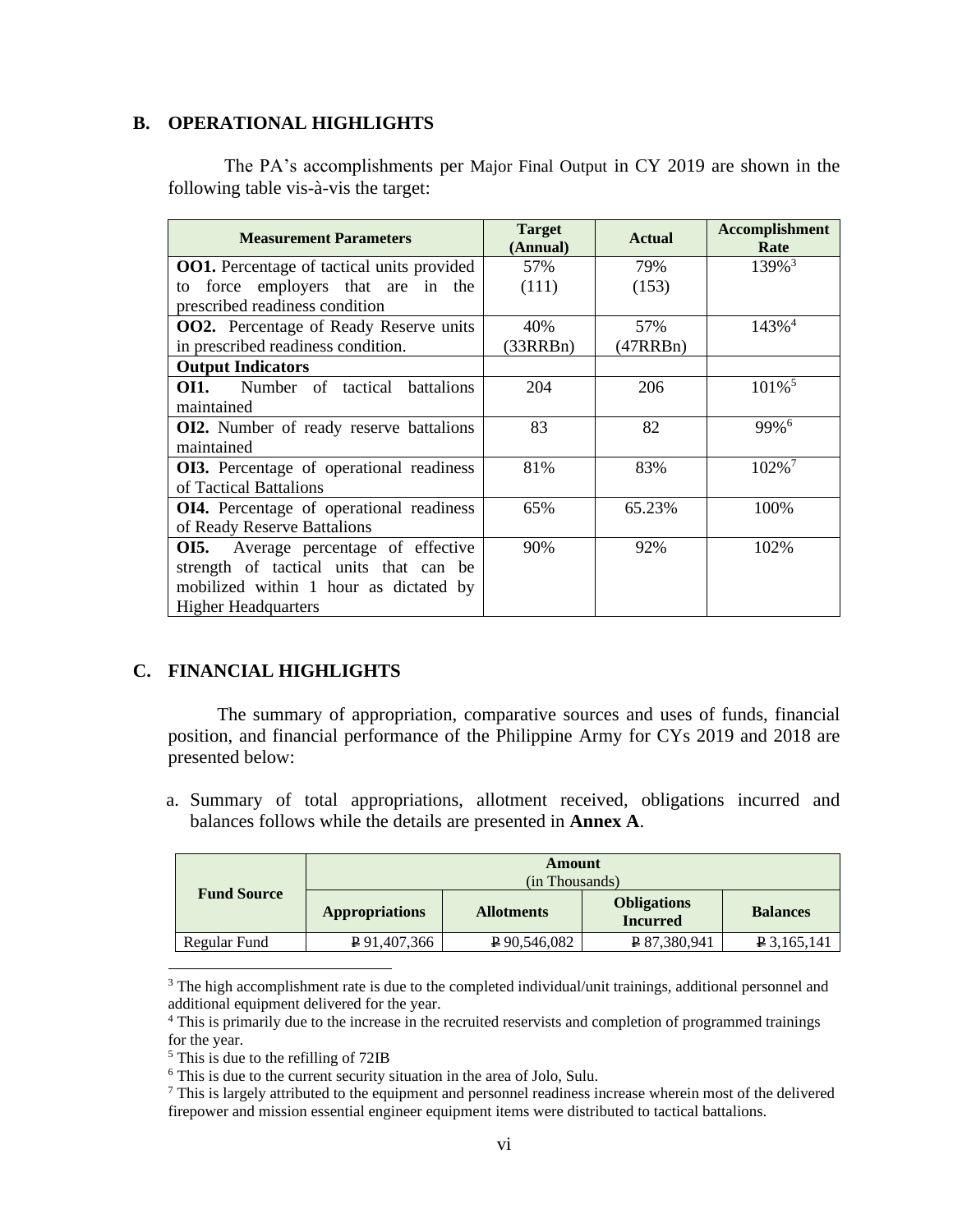|                            | Amount<br>(in Thousands) |                   |                                       |                 |  |
|----------------------------|--------------------------|-------------------|---------------------------------------|-----------------|--|
| <b>Fund Source</b>         | <b>Appropriations</b>    | <b>Allotments</b> | <b>Obligations</b><br><b>Incurred</b> | <b>Balances</b> |  |
| Special<br>Purpose<br>Fund | 3,553,972                | 3,553,972         | 3,553,886                             | 86              |  |
| Automatic<br>Appropriation | 690,795                  | 690,795           | 690.795                               |                 |  |
| Continuing                 |                          | 2,463,485         | 2,421,074                             | 42,411          |  |
| Appropriation              |                          |                   |                                       |                 |  |
| <b>BCDA</b> Fund           |                          | 90,359            | 4,758                                 | 85,601          |  |
| <b>Grand Total</b>         | P 95,652,133             | P 97,344,693      | P 94,051,454                          | ₽ 3,293,239     |  |

# b. Financial Position

| <b>Particulars</b>        | Amount<br>(in Thousands) |                  | <b>Increase</b><br>(Decrease) |
|---------------------------|--------------------------|------------------|-------------------------------|
| <b>Financial Position</b> | 2019                     | 2018 As Restated |                               |
| Assets                    | P 116,137,436            | P 110,675,218    | P 5,462,218                   |
| Liabilities               | 5,371,465                | 4,113,341        | 1,258,124                     |
| Equity                    | P 110,765,971            | P 106,561,877    | $P$ 4,204,094                 |

# c. Financial Performance

| <b>Particulars</b>                               | <b>Amount</b><br>(in Thousands) |                  | Increase/<br>(Decrease) |
|--------------------------------------------------|---------------------------------|------------------|-------------------------|
|                                                  | 2019                            | 2018 As Restated |                         |
| <b>Financial Performance</b>                     |                                 |                  |                         |
| <b>Total Revenue</b>                             | 107,742<br>$\mathbf{p}$         | ₽<br>148,063     | P(40,321)               |
| Operating<br>Current<br>Less:<br>Expenses        |                                 |                  |                         |
| <b>Personnel Services</b>                        | 76,928,671                      | 72,429,960       | 4,498,711               |
| Maintenance & Other<br><b>Operating Expenses</b> | 7,287,899                       | 8,181,433        | (893, 534)              |
| <b>Financial Expenses</b>                        |                                 |                  |                         |
| Non-Cash Expenses                                | 1,393,272                       | 1,412,118        | (18, 846)               |
| <b>Total Current Operating</b>                   | P 85,609,843                    | P 82,023,511     | ₽ 3,586,332             |
| <b>Expenses</b>                                  |                                 |                  |                         |
| Surplus/(Deficit) from Current<br>Operations     | (85,502,101)                    | (81, 875, 448)   | (3,626,653)             |
| Financial<br><b>Net</b><br>Assistance/Subsidy    | P 91, 231, 457                  | $P$ 85,379,990   | 5,851,467               |
| Other Non-Operating Income                       | 71,700                          | 33,320           | 38,380                  |
| Gains                                            | 2,232                           | 102              | 2,130                   |
| Losses                                           | (579)                           | (509)            | (70)                    |
| Surplus for the period                           | P 5,802,709                     | ₽ 3,537,455      | $P$ 2,265,254           |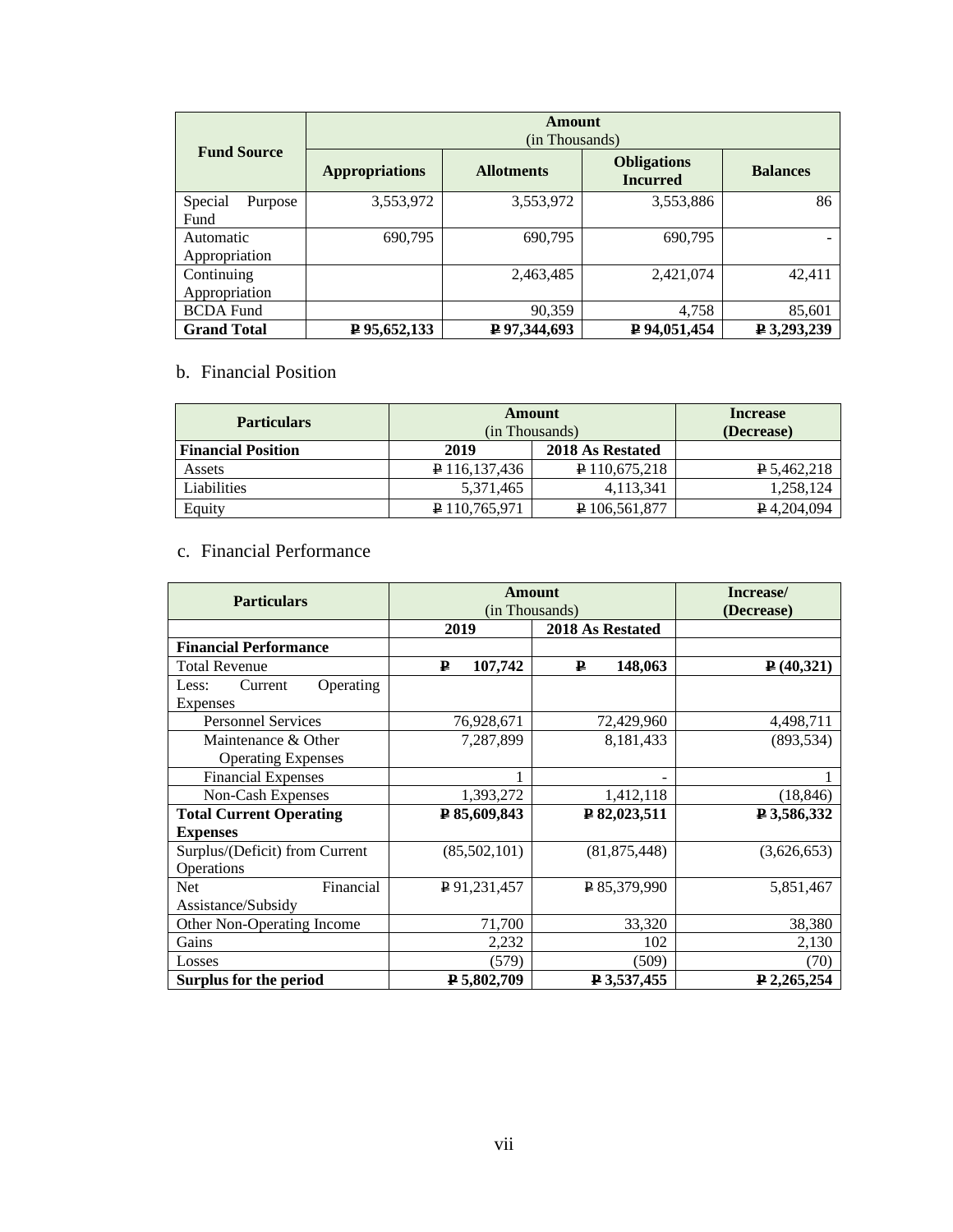### **D. SCOPE OF AUDIT**

The audit covered the accounts and operations of the PA for CY 2019<sup>8</sup>. It was conducted on a test basis to: (a) verify the level of assurance that may be placed on Management's assertions on the financial statements; (b) determine the propriety of transactions and their compliance with pertinent laws, rules and regulations; (c) identify opportunities for improvement; and (d) ascertain the extent of implementation of prior years' audit recommendations.

The audit of the 2019 accounts and operations of the field units of the PA was performed by the Audit Teams and Audit Groups assigned thereat. The results of such audit formed part of the audit observations herein and, in turn, the basis of the Audit Certificate accompanying this report.

The audit of Confidential and Intelligence Funds was limited to the cash advances drawn under these funds in accordance with Section 6.3.5 of Joint Circular 2015-01 dated 08 January 2015 of the Commission on Audit, Department of Budget and Management (DBM), Department Interior and Local Government (DILG), Governance Commission for GOCCs and Department of National Defense (DND).

## **E. INDEPENDENT AUDITOR'S REPORT**

The Auditor rendered a qualified opinion on the fairness of presentation of the financial statements of the Philippine Army as at 31 December 2019 because of (i) accounting errors and omissions totaling  $E2,146,290,262.87$  representing 2.50 percent of its total current operating expenses of P85,609,843,287.72 **(Annex B)**; and (ii) accounting deficiencies amounting to P2,005,972,709.76 **(Annex B)**.

## **F. SUMMARY OF OBSERVATIONS AND RECOMMENDATIONS**

1. Accounting errors and omissions totaling P2,146,290,262.87 resulted in the misstatement<sup>9</sup> of affected accounts which casts doubt on the fair presentation of the PA's Consolidated Financial Statements (FS). (*Observation No. 1)* 

We recommended and Management agreed to direct the concerned accountants of ASPA and Field Accounting Units to correct immediately all accounting errors discussed herein.

<sup>8</sup> Except 2nd and 8th Infantry Divisions who failed to submit their Audit Report/Management Letter

<sup>&</sup>lt;sup>9</sup> Misstatement of amount means either overstatement or understatement. Overstatement of amount means that the amount is *incorrect and more than the true amount*. Understatement of amount means that it is *incorrect and less than the true amount*.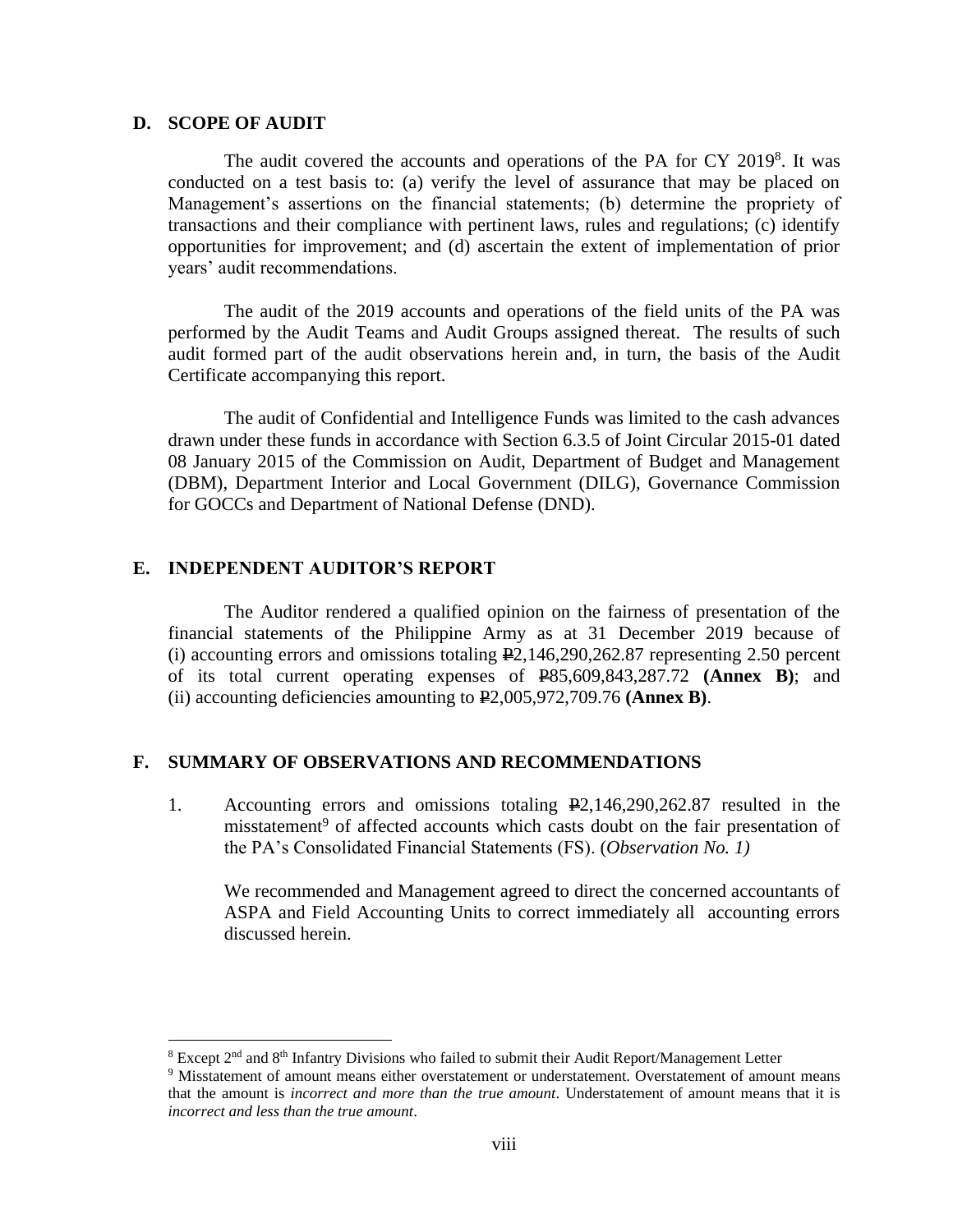2. Accounting deficiencies in recording and reporting financial transactions totaling P2,005,972,709.76 undermined the quality of information presented in the FS.. (*Observation No. 2)*

We recommended and Management agreed to: (a) direct the Chief Accountant of 6FAU to make representation with the servicing bank to secure the details of the Credit Memo and prepare the necessary adjusting entries in the books of accounts; (b) direct the Chief Accountant of ASPA, HPA to account for the variance of P393,977.31 in the SFA account; (c) submit to COA the request for authority to write-off dormant receivables supported with complete documents pursuant to COA Circular No. 2016-005 dated December 19, 2016; (d) instruct the concerned Disbursing Officers to liquidate their cash advances within five days after the end of the pay period and for Special Disbursing Officers to liquidate their cash advances once the purpose of the cash advances has been served; (e) in the case of the unreconciled difference between 51st EBde, and PS-DBM records, account for and settle them fully; (f) require the Chief Accountant, ASPA to account fully the existing discrepancy of  $\text{\textsterling}1,132,579,683.96$  between the accounting and property records of MPTSI account in close coordination with PAO, GS; (g) request the respective Petron Servicing Stations (PSS) to regularly furnish the military units which they cater with duly certified Statements of Fuel Balances showing the receipt and issuances of fuel for the given period, copy furnished the Logistics Office (U4); (h) require the concerned officials to immediately submit the turnover documents and Report of Disbursements to the Accounting Unit as basis in the reclassification of all completed projects still accounted under CIP account to the appropriate PPE accounts; (i) reconcile the accounting and property records for PPE and make the necessary adjustments, if any; (j) facilitate the transfer of ownership and registration of the PPEs in the name of the PA to prove ownership thereof and to establish the cost of the motor vehicles with unspecified amount to reflect the correct balances of the PPE accounts; and  $(k)$  require the CO,  $1<sup>st</sup>$ Finance Service Field Office (1FSFO) to remit on or before the 10th day of the following month in which withholding was made, the total amount of taxes withheld for the month from suppliers and employees; and exhaust all effort to locate the TRAs, if any and the Summary of Taxes Withheld pertaining to the previous year's transactions.

3. The non-submission of accounting reports covered by JEVs amounting to P279,206,526,941.17 limited the scope of audit and precluded the prompt examination of financial transactions, early detection and correction of errors/deficiencies and timely reporting of audit results to management. (*Observation No. 3*)

> We recommended that Management require the Chief Accountant of ASPA to: (a) submit immediately all the JEVs complete with relevant supporting documents and henceforth, to strictly observe the deadline set for its submission; (b) ensure the completeness of transmitted documents; and (c) assign a focal person who will monitor the timely submission of all accounting reports.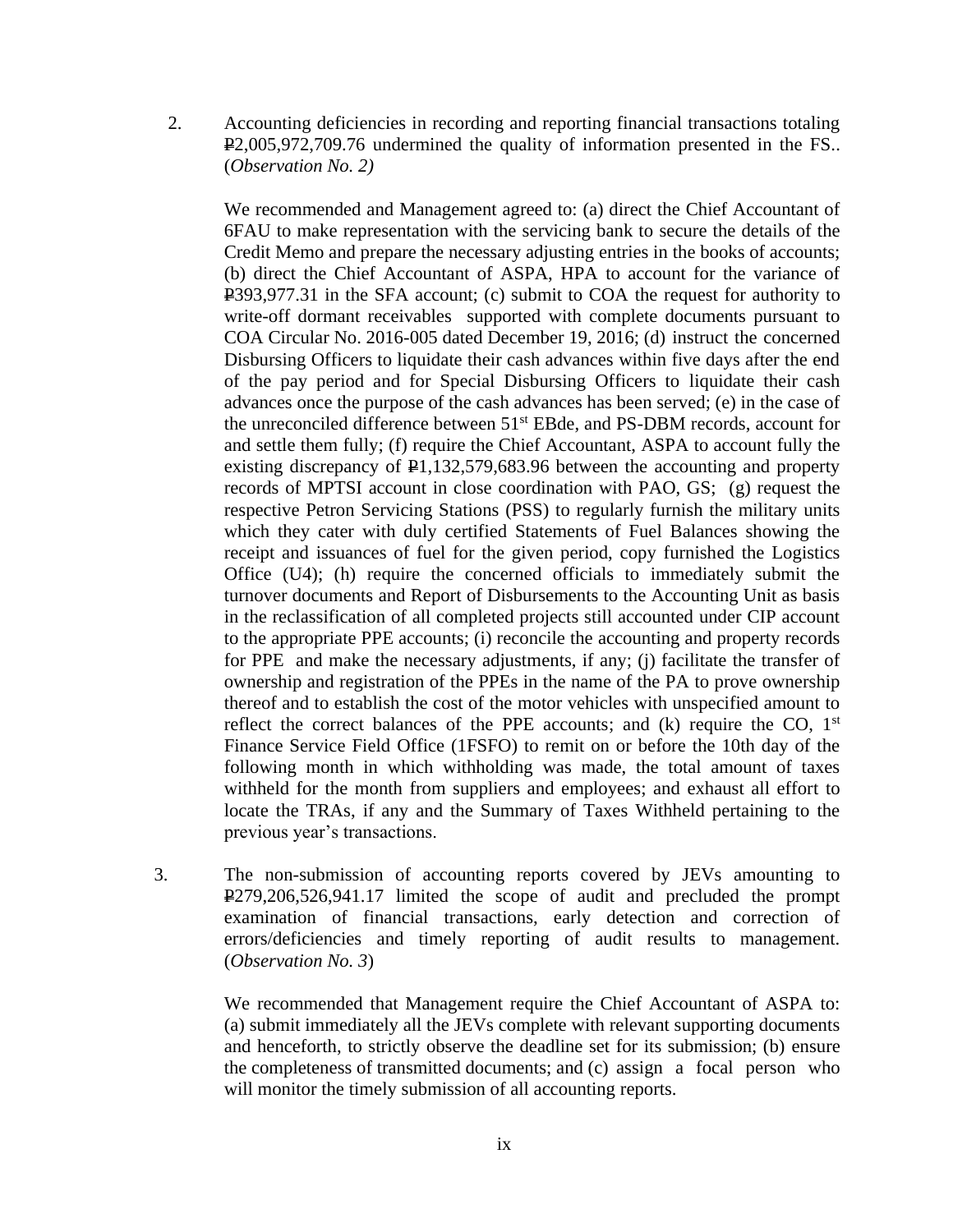4. The budgeted revenue from Trust Receipts and Trust Liabilities for CY 2019 posted a low utilization rate of 12.99 percent and 18.67 percent, respectively, which could be attributed to poor planning, coordination and monitoring. (*Observation No. 4)*

We recommended that Management fast track the implementation of duly approved programs, projects and activities under Trust Receipts and Trust Liabilities thru an effective system of coordination and monitoring in order to meet the desired purpose/s or objective/s.

5. Failure of the responsible officials to closely monitor the utilization of funds received from other government agencies resulted in the accumulation of unutilized fund amounting to  $\mathbb{P}1,131,359,681.20$  as at year end; thus, depriving the end-users of the benefits that could have been derived therefrom had those projects been completed as programmed/planned. *(Observation No. 5)*

We recommended that Management require (a) the PAMU Commanders to closely monitor and fast track the implementation and utilization of the funds received and see to it that the intended purposes for which the funds were transferred are effectively carried out and fully implemented as planned; (b) the Accounting Service, Philippine Army: (i) to submit, without further delay, to the source agency all liquidating documents pertaining to the utilized funds of  $\mathbf{P}40,933,176.57^{10}$  as well as any unutilized balance for liquidation purposes; and; (ii) to return to the source agency the excess/residual balance from the COMELEC Fund for the 2019 National and Local Elections of P111,478.03, QRF 2016 funds of P1,770,759.00; and the unutilized amount for the "Tienda para sa mga Bayani" Program amounting to P4,551,505.00.

6. Management failed to demand the full refund of long-outstanding balances aged three years and above amounting to P495,279,217.52 pertaining to the excess/unutilized funds transferred to PITC causing delay in its remittance to the National Treasury as mandated by Executive Order (EO) 431. *(Observation No. 6)*

We recommended that Management (a) demand the immediate refund of the long-outstanding excess/unutilized balances in the total amount of P495,279,217.52, pursuant to COA Circular No. 94-013; and (b) stop transferring funds to PITC unless all previous balances are utilized/liquidated in a timely manner in order that programmed activities/projects are effectively carried out.

7. Poor monitoring of rental income from concessionaires resulted in: (a) nonsettlement of rentals and fees within the specified period under Standard

 $^{10}$  P11,699,518.00 + P1,219,964.80 + P4,924,094.00 + P23,089,599.77 = P40,933,176.57